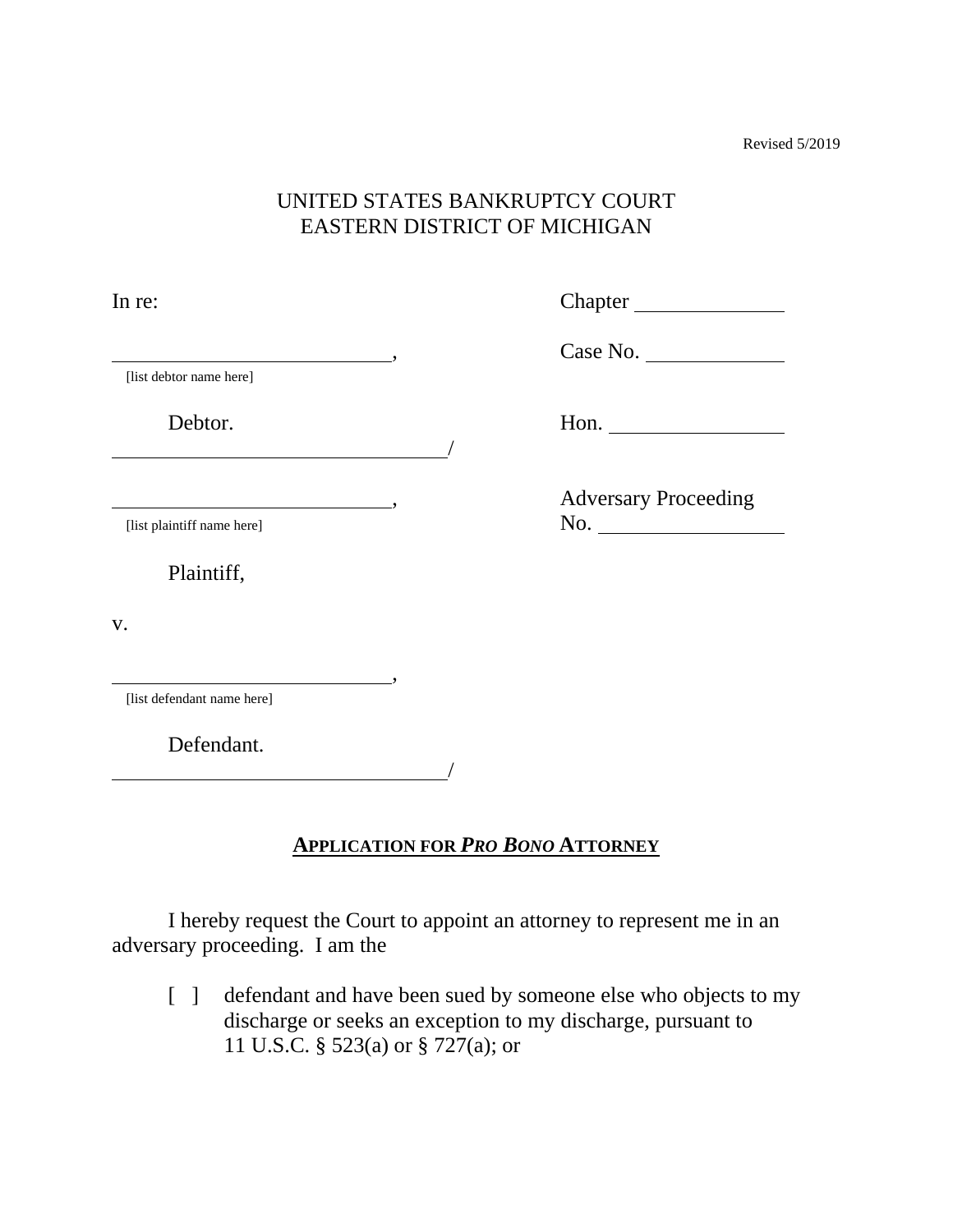[ ] plaintiff and request an exception to the defendant's discharge based on my assertion that the debt is one for alimony or child or spousal support, pursuant to 11 U.S.C. § 523(a)(5) or (15).

## **In further support of this application, I answer the following questions.**

1. Are you presently employed? Yes [ ] No [ ]

 If the answer is "yes," state the amount of your salary or wages per month, and give the name and address of your employer.

### **APPLICANT:**

| <b>Gross Monthly Income</b> |  |
|-----------------------------|--|
| <b>Employer Name:</b>       |  |
| Address:                    |  |
|                             |  |

**NOTE:** If you are the debtor/defendant and your circumstances have changed since the initial filing of your Schedules I and J, you must file and attach amended Schedules I and J to this application.

### **JOINT APPLICANT:**

| <b>Gross Monthly Income</b> |  |
|-----------------------------|--|
| <b>Employer Name:</b>       |  |
| Address:                    |  |
|                             |  |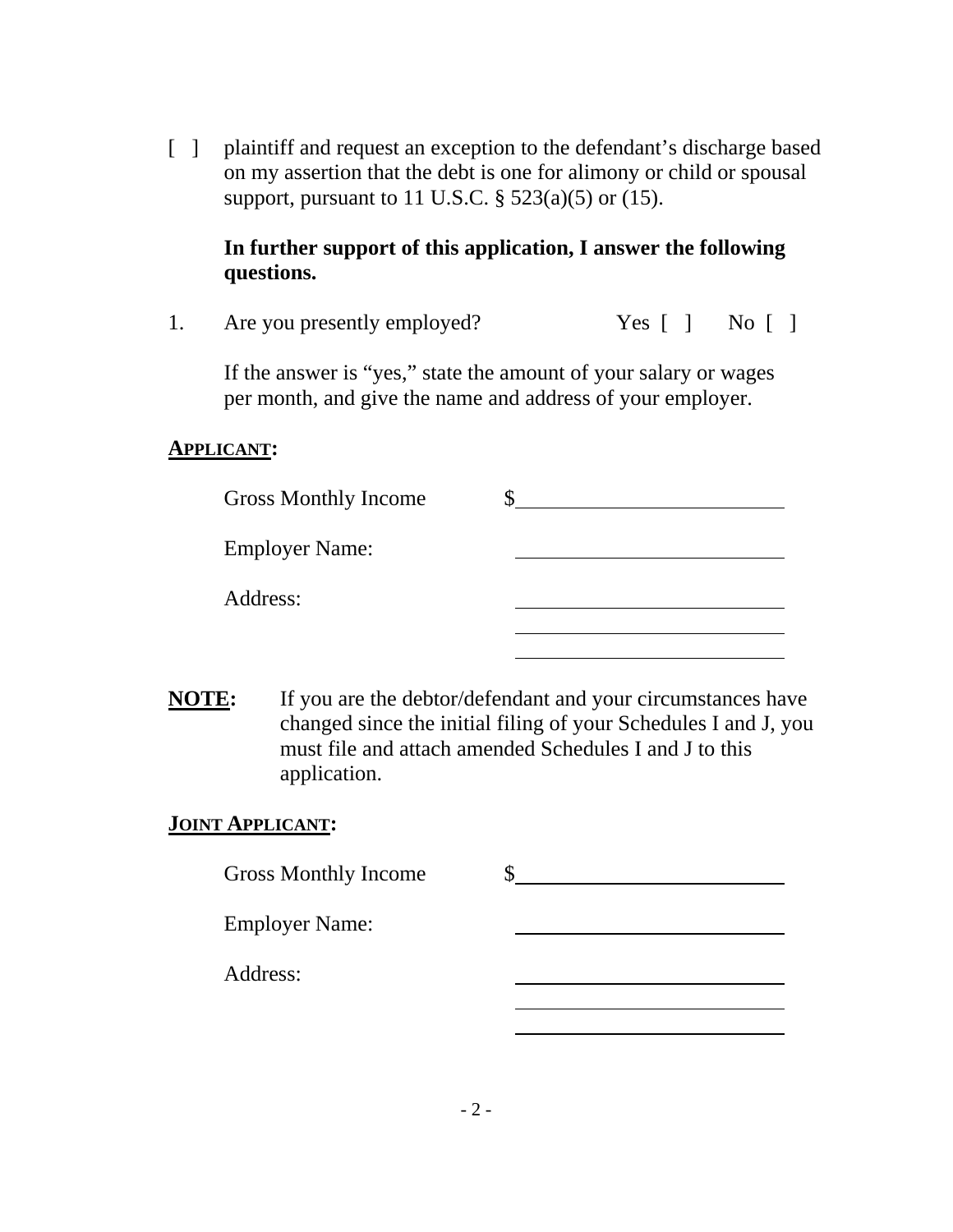# **NON-FILING SPOUSE:**

| <b>Gross Monthly Income</b> |  |
|-----------------------------|--|
| <b>Employer Name:</b>       |  |
| Address:                    |  |
|                             |  |

 2. Within the past twelve months, have you received or are you currently receiving any money from any of the following sources?

| a.             | <b>Unemployment Benefits</b>                                        | Yes $\lceil \; \rceil$                             | $\overline{N_0}$   $\overline{)}$            |
|----------------|---------------------------------------------------------------------|----------------------------------------------------|----------------------------------------------|
| b.             | Social Security, workers'<br>compensation or disability<br>payments | Yes $\lceil \cdot \rceil$ No $\lceil \cdot \rceil$ |                                              |
| $\mathbf{c}$ . | Business, profession or other<br>form of self-employment            | Yes $[ \ ]$                                        | $\overline{N_0}$   $\overline{)}$            |
| $\mathbf{d}$ . | Rent payments, interest or<br>dividends                             | Yes $\lceil \; \rceil$                             | $No \lceil \rceil$                           |
| e.             | Pensions, annuities or life<br>insurance payments                   | Yes $\lceil \; \rceil$                             | $\overline{N}$ $\overline{O}$ $\overline{O}$ |
| f.             | Gifts or inheritances                                               | Yes $\lceil \; \rceil$                             | $\overline{N_0}$   $\overline{)}$            |
| g.             | Tax refund                                                          | Yes $[ \ ]$                                        | $\overline{N_0}$   $\overline{1}$            |
| h.             | Any other income sources                                            | Yes $\begin{bmatrix} \end{bmatrix}$                | $\overline{N}$ $\overline{O}$                |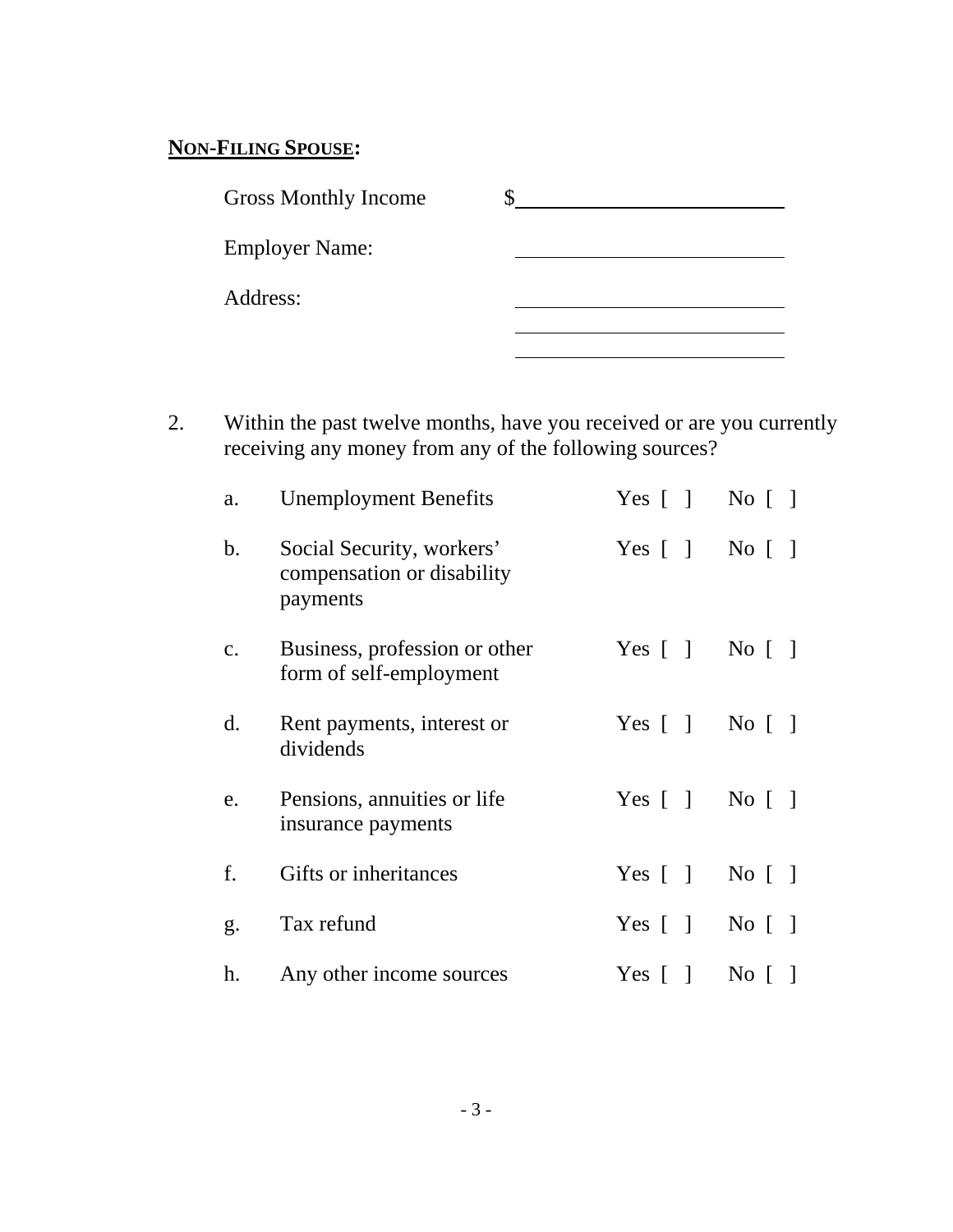3. If you have answered *yes* to any of the above in question 2, list each source and state the amount received each month for the past twelve months.

| <b>NAME THE SOURCE</b> | <b>\$ AMOUNT PER MONTH</b> |
|------------------------|----------------------------|
|                        |                            |
|                        |                            |
|                        |                            |
|                        |                            |
|                        |                            |

- 4 a. Do you have any cash on hand, Yes [ ] No [ ] or in a checking or savings account?
	- (b). If the answer is *yes* to 4.a., state the total amount of each.

| <b>CASH ON HAND</b>     |  |
|-------------------------|--|
| <b>CHECKING ACCOUNT</b> |  |
| <b>SAVINGS ACCOUNT</b>  |  |

 5. a. Do you own any real estate, Yes [ ] No [ ] stocks, bonds, notes, automobiles, life insurance policies (cash value), 401(k) plans or other valuable property (excluding ordinary household furnishings and clothing)?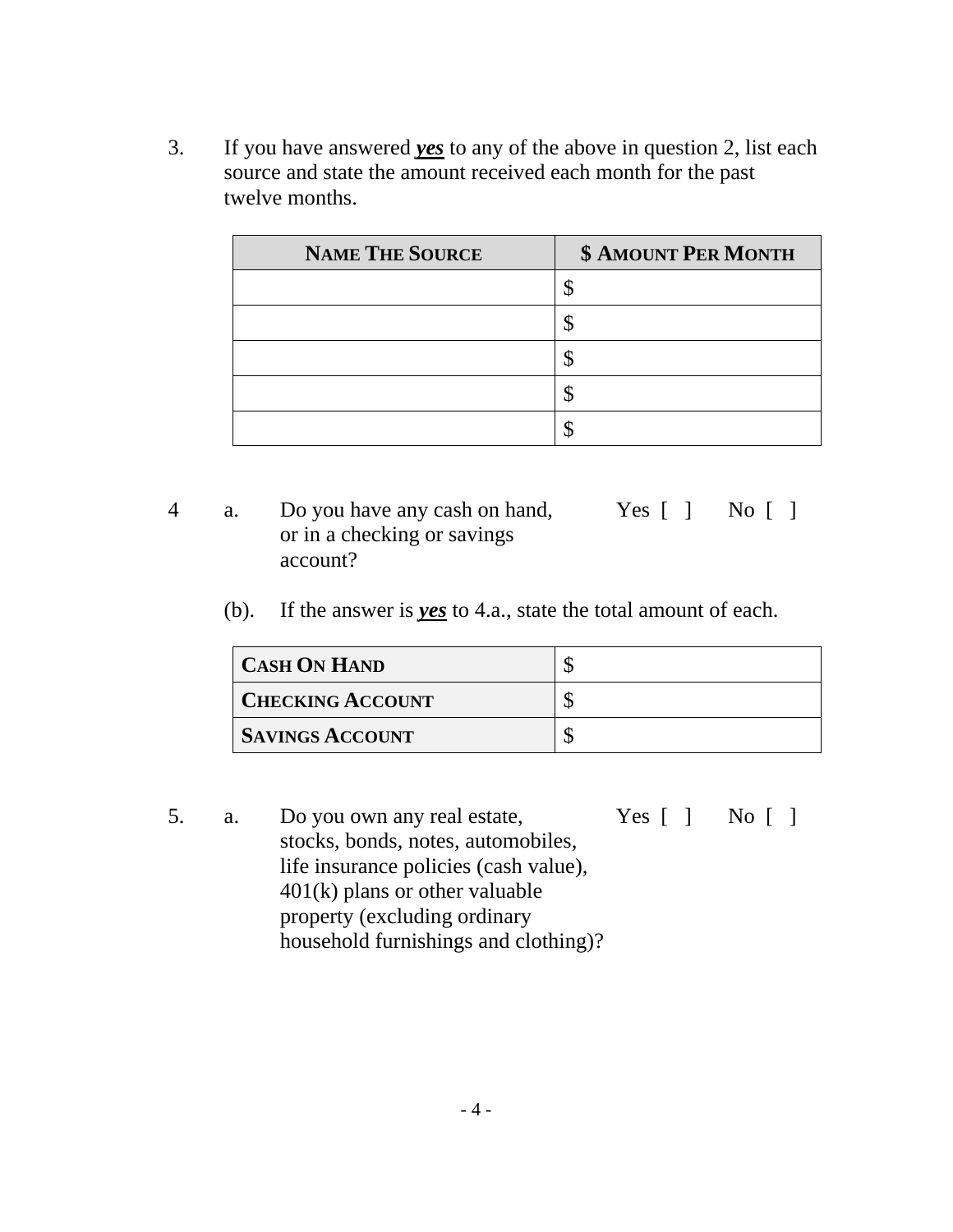b. If the answer is *yes* to 5.a., describe each property and state its approximate value.

| <b>REAL ESTATE</b>             | \$ |
|--------------------------------|----|
| <b>STOCKS</b>                  | \$ |
| <b>BONDS</b>                   | \$ |
| <b>NOTES</b>                   | \$ |
| <b>AUTOMOBILES</b>             | \$ |
| <b>LIFE INSURANCE POLICIES</b> | \$ |
| $401(k)$ PLANS                 | \$ |
| <b>OTHER VALUABLE PROPERTY</b> | \$ |

 6. List the persons who are dependent upon you for support; state the age and your relationship to those persons, and indicate how much you contribute toward their support. If you are married include your spouse. **For dependent minor children, list age and relationship only,** *but not their names***.**

| YOUR RELATIONSHIP TO DEPENDENT PERSON | <b>AGE</b> |
|---------------------------------------|------------|
|                                       |            |
|                                       |            |
|                                       |            |
|                                       |            |
|                                       |            |
|                                       |            |
|                                       |            |
|                                       |            |